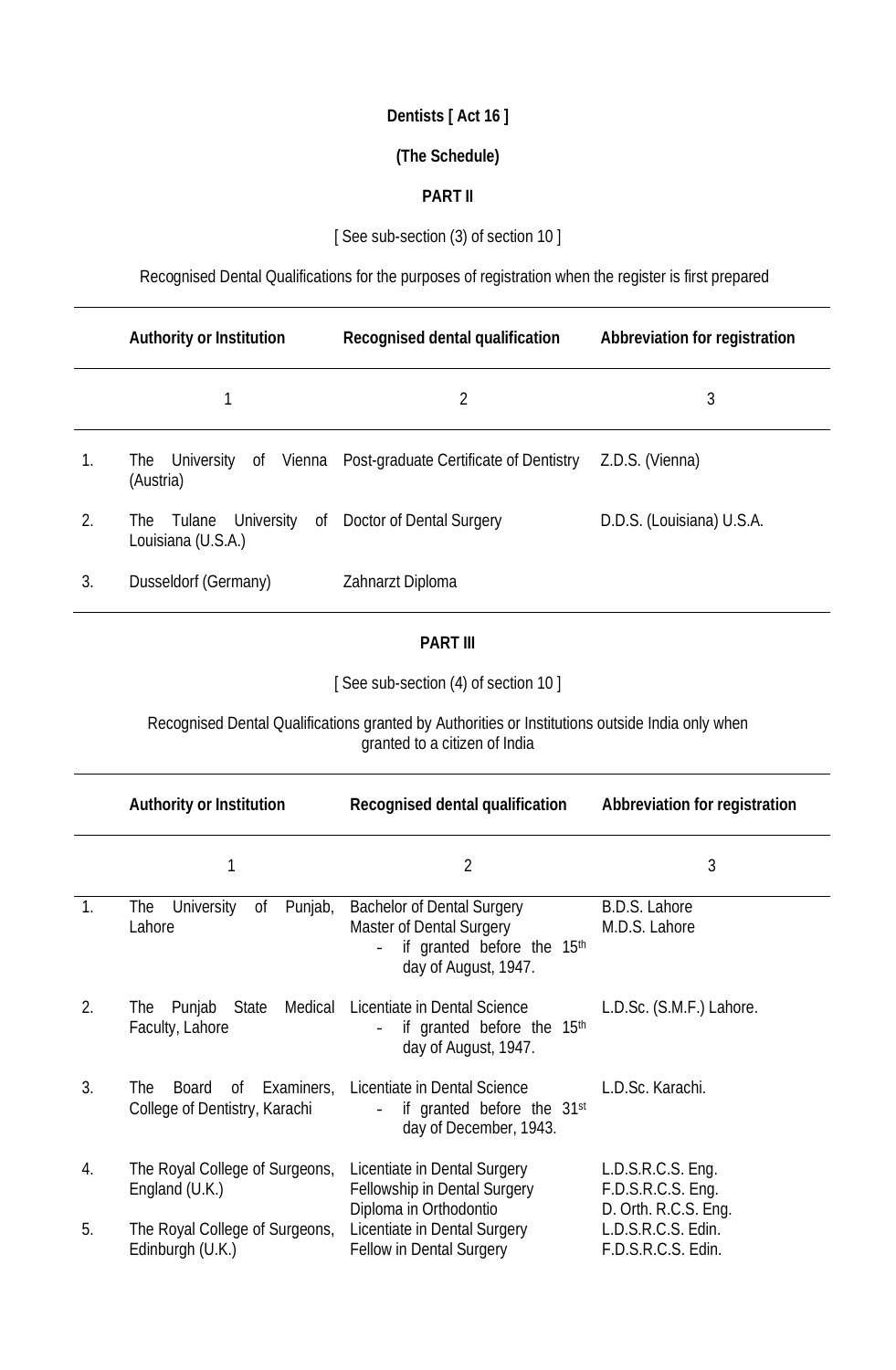|                            | 1                                                                                                                                                 | $\overline{2}$                                                                                                                                                                                                                                            | 3                                                                                                      |
|----------------------------|---------------------------------------------------------------------------------------------------------------------------------------------------|-----------------------------------------------------------------------------------------------------------------------------------------------------------------------------------------------------------------------------------------------------------|--------------------------------------------------------------------------------------------------------|
| 6.                         | Royal College of Physicians<br>Surgeons<br>and<br>of<br>Glasgow/Royal<br>Faculty<br>Оf<br><b>Physicians</b><br>and<br>Surgeons,<br>Glasgow (U.K.) | Licence in Dental Surgery<br>Diploma in Orthopaedics<br>Fellowship in Dental Surgery<br><b>Higher Dental Diplomate</b><br>granted only up to 1965.                                                                                                        | L.D.S.R.C.P.S.G.<br>D.D.O.R.C.P.S.G.<br>F.D.S.R.C.P.S.G.<br>H.D.D.                                     |
| 7.                         | The Royal College of Surgeons,<br>Ireland                                                                                                         | Licence in Dental Surgery<br>Fellowship of the Faculty of Dentistry                                                                                                                                                                                       | L.D.S.R.C.S Irel.<br>F.F.D.R.C.S. Irel.                                                                |
| 8.                         | The University of Newcastle<br>Upon Tyne/The University of<br>Durham, Newcastle Upon Tyne<br>(U.K.)                                               | Licence in Dental Surgery<br><b>Bachelor of Dental Surgery</b><br><b>Master of Dental Surgery</b><br><b>Doctor of Dental Science</b><br>abolished from 1962.                                                                                              | L.D.S. Dunelm.<br><b>B.D.S. Newcastle/Dunelm</b><br>M.D.S. Newcastle/Dunelm<br>D.D.S. Newcastle/Dunelm |
| 9.<br>$\star\star$<br>(89) | 1. The University of London<br>(U.K.)                                                                                                             | <b>Bachelor of Dental Surgery</b><br>Master of Dental Surgery<br>Master of Sciences (Dentistry)                                                                                                                                                           | B.D.S. London<br>M.D.S. London<br>M.Sc London                                                          |
|                            | 2. The University of London                                                                                                                       | King's College, London<br>0f<br>Clinical<br>Dentistry<br><b>Masters</b><br>(Prosthodontics) as an<br>additional<br>qualification but not equivalent to<br>MDS Degree/P.G. Diploma Course<br>of Indian Universities, if granted on<br>or after 31.12.2005. | <b>Masters</b><br>Clinical<br>of<br>Dentistry<br>(Prosthodontics),<br>University of<br>London.         |
|                            | 3. The University of London                                                                                                                       | <b>University</b><br>College<br>0f<br>London,<br>Department of Epidemiology<br>and<br>Public Health, London<br>M.Sc. in Dental Public Health as<br>equivalent to MDS Degree awarded<br>by Indian Universities if granted on<br>or before 1.11.1993        | M.Sc. in Dental Public Health<br>University of London                                                  |
|                            | 4. The University of London                                                                                                                       | Master of Science in Community<br>Dental Practice as an additional<br>qualification                                                                                                                                                                       | M.Sc.<br>(Community)<br>Dental<br>University of London,<br>Practice)<br>UK.                            |
|                            |                                                                                                                                                   | (if granted on or after 31.12.2003)                                                                                                                                                                                                                       |                                                                                                        |
| 10.                        | The University of Manchester<br>(U.K.)                                                                                                            | Doctor of Dental Surgery<br><b>Master of Dental Surgery</b><br><b>Bachelor of Dental Surgery</b><br>Licentiate in Dental Surgery                                                                                                                          | D.D.S. (U.Manc.)<br>M.D.S. (U.Manc.)<br>B.D.S. (U.Manc.)<br>L.D.S. (U.Manc.)                           |
| 11.                        | The University of Birmingham<br>(U.K.)                                                                                                            | <b>Bachelor of Dental Surgery</b><br>Master of Dental Surgery<br><b>Licence of Dental Surgery</b><br>abolished from 1950                                                                                                                                  | B.D.S. Birmingham<br>M.D.S. Birmingham<br>L.D.S. Birmingham                                            |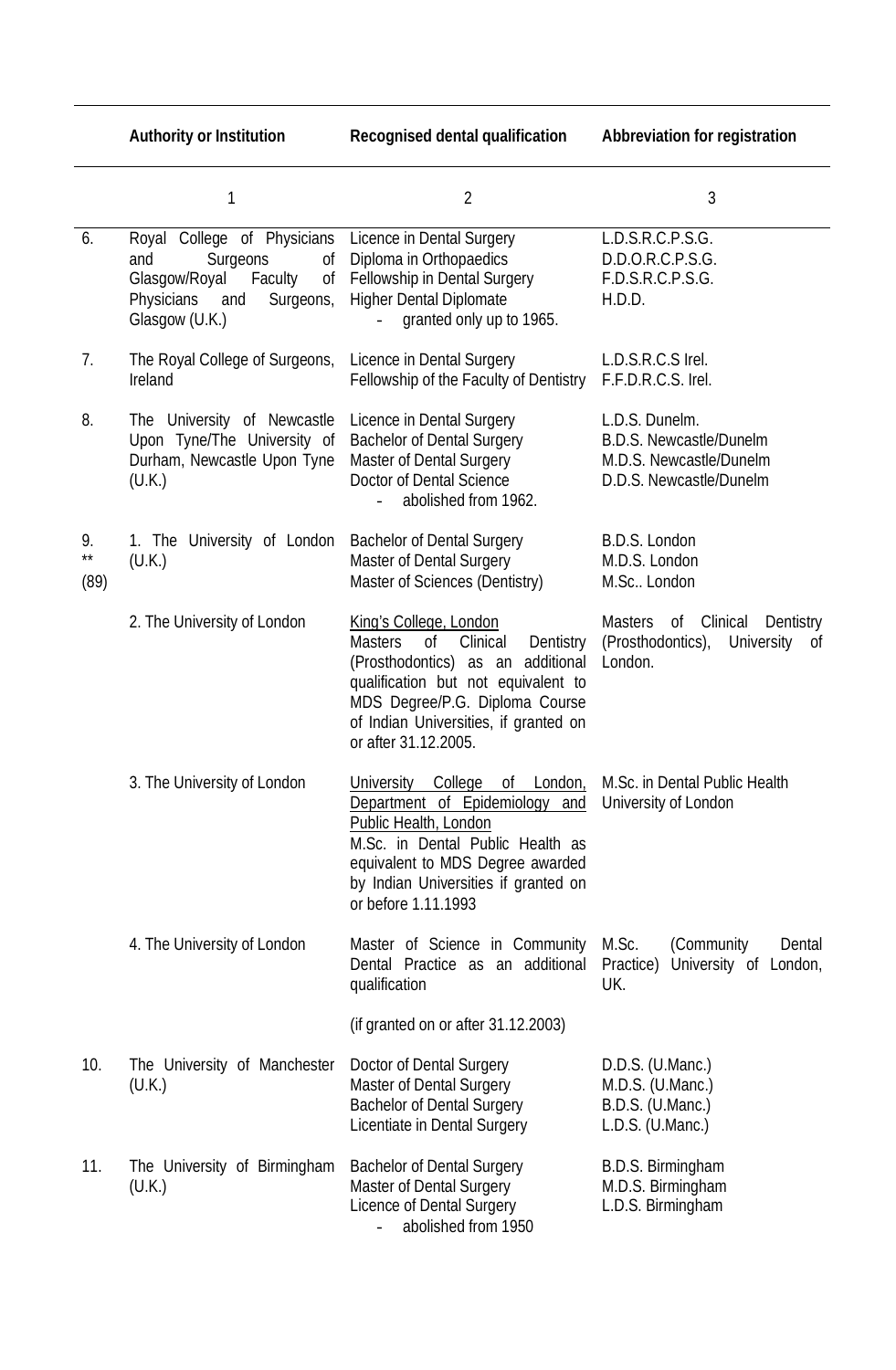|     | <b>Authority or Institution</b>                                                            | <b>Recognised dental qualification</b>                                                                                                                                                     | <b>Abbreviation for registration</b>                                                                                               |
|-----|--------------------------------------------------------------------------------------------|--------------------------------------------------------------------------------------------------------------------------------------------------------------------------------------------|------------------------------------------------------------------------------------------------------------------------------------|
|     | 1                                                                                          | $\overline{2}$                                                                                                                                                                             | 3                                                                                                                                  |
| 12. | The University<br>Liverpool<br>0f<br>(U.K.)                                                | <b>Bachelor of Dental Surgery</b><br>Master of Dental Surgery<br>Doctor of Philosophy<br>Licence in Dental Surgery<br>abolished in 1963.                                                   | <b>B.D.S. Liverpool</b><br>M.D.S. Liverpool<br>Ph.D. Liverpool<br>L.D.S. Liverpool                                                 |
| 13. | The University of Leeds (U.K.)                                                             | <b>Bachelor of Dental Surgery</b><br>Diploma in Dental Surgery<br><b>Master of Dental Surgery</b>                                                                                          | B.Ch.D. U. Leeds<br>L.D.S. U. Leeds<br>M.Ch.D. U. Leeds                                                                            |
| 14. | <b>University</b><br>Sheffield<br>The<br>0f<br>(U.K.)                                      | <b>Bachelor of Dental Surgery</b><br><b>Master of Dental Surgery</b><br><b>Licentiate of Dental Surgery</b>                                                                                | B.D.S. U. Sheff.<br>M.D.S. U. Sheff.<br>L.D.S. U. Sheff.                                                                           |
| 15. | The University of Bristol (U.K.)                                                           | <b>Bachelor of Dental Surgery</b><br>Diploma in Dental Surgery<br><b>Master of Dental Surgery</b>                                                                                          | B.D.S. U. Brist.<br>L.D.S. U. Brist.<br>M.D.S. U. Brist.                                                                           |
| 16. | The<br><b>University</b><br>0f<br>Dundee/University<br>St.<br>0f<br>Andrews, Dundee (U.K.) | <b>Bachelor of Dental Surgery</b><br><b>Master of Dental Surgery</b><br><b>Doctor of Dental Sciences</b><br>Diploma in Public Dentistry<br>Diploma in Dental Surgery<br>abolished in 1950. | B.D.S. U. Dundee/St.And.<br>M.D.S. U. Dundee/St.And.<br>D.D.Sc. U. Dundee/St.And.<br>D.P.D. U. Dundee/St.And.<br>L.D.S. U. St.And. |
| 17. | <b>University</b><br>The<br>Queen's<br>0f<br>Belfast (U.K.)                                | <b>Bachelor of Dental Surgery</b><br><b>Master of Dental Surgery</b><br>Licentiate in Dental Surgery<br>abolished.                                                                         | B.D.S. Q.U. Belf.<br>M.D.S. Q.U. Belf.<br>L.D.S. Q.U. Belf.                                                                        |
| 18. | National<br><b>University</b><br>The<br>0f<br>Ireland, Dublin                              | <b>Bachelor of Dental Surgery</b><br><b>Master of Dental Surgery</b>                                                                                                                       | B.D.S. Q.U. Belf.<br>M.D.S. Q.U. Belf.                                                                                             |
| 19. | The Emory University, Atlanta<br>(U.S.A.)                                                  | Doctor of Dental Surgery                                                                                                                                                                   | D.D.S. Atlanta                                                                                                                     |
|     | Atlanta<br>Southern<br>Dental<br>College,<br>Atlanta,<br>Georgia<br>(U.S.A.)               | Master of Sciences in Dentistry                                                                                                                                                            | M.S.D. Atlanta                                                                                                                     |
| 20. | University of Illinois, Chicago<br>(U.S.A.)                                                | Degree of Dental Surgery<br><b>Master of Science</b>                                                                                                                                       | D.D.S. Illinois<br>M.S. Illinois                                                                                                   |
| 21. | University,<br>Chicago<br>Lyola<br>(U.S.A.)                                                | Doctor of Dental Surgery<br>Master of Science in Oral Biology                                                                                                                              | D.D.S. Lyola<br>M.S. Lyola                                                                                                         |
| 22. | North-Western<br>University,<br>Chicago, Illinois (U.S.A.)                                 | Doctor of Dental Surgery<br><b>Master of Science</b><br>Master of Science in Dentistry<br>discontinued in 1959.                                                                            | D.D.S. North-Western.<br>M.S. North-Western.<br>M.S.D. North-Western.                                                              |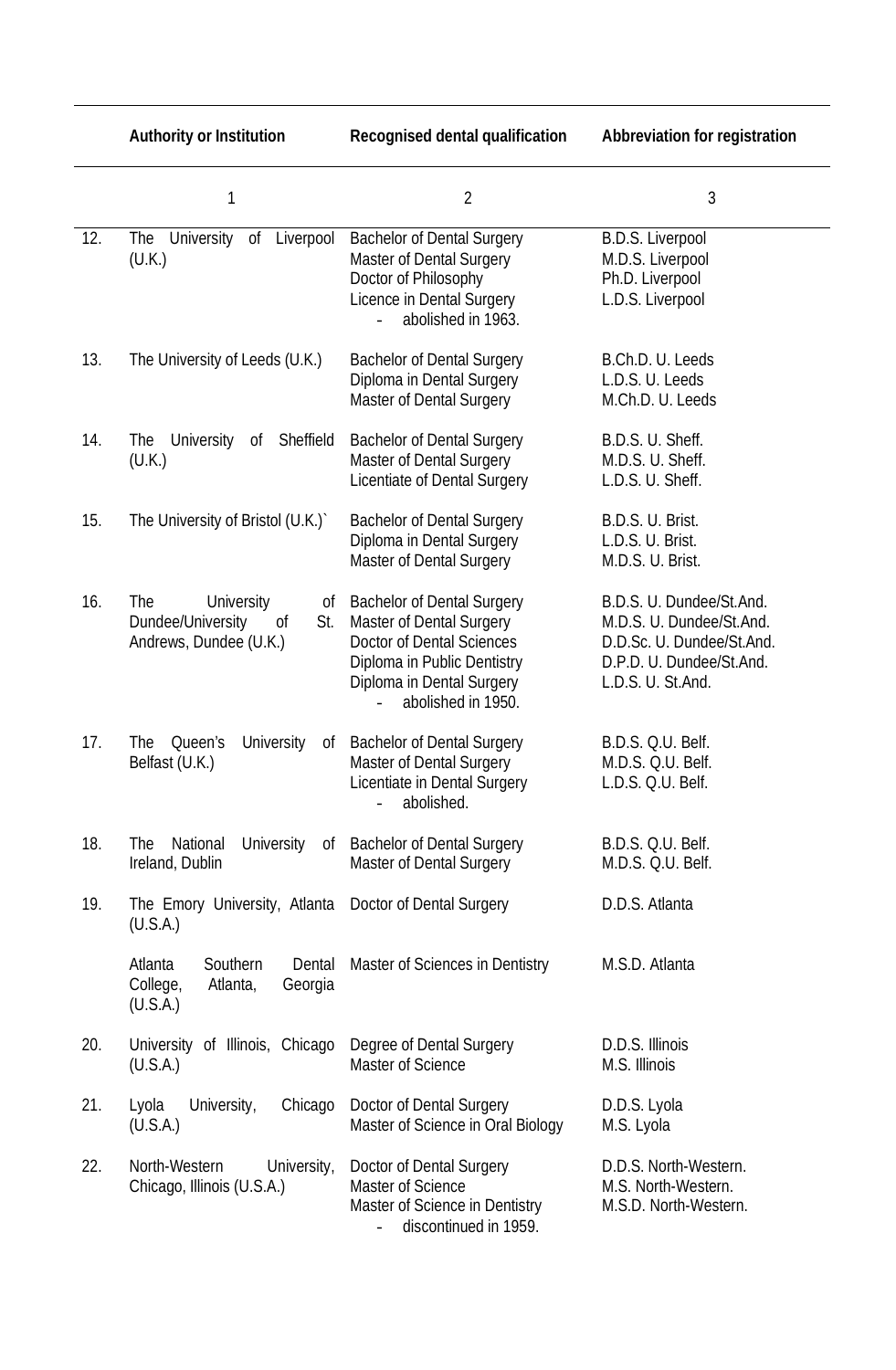**Authority or Institution Recognised dental qualification Abbreviation for registration**

|     | 1                                                                              | $\overline{2}$                                                                                                                                                                                                                                                                                     | 3                                                                                                                                                                                                     |
|-----|--------------------------------------------------------------------------------|----------------------------------------------------------------------------------------------------------------------------------------------------------------------------------------------------------------------------------------------------------------------------------------------------|-------------------------------------------------------------------------------------------------------------------------------------------------------------------------------------------------------|
| 23. | Indiana University, Indianapolis,<br>Indiana (U.S.A.)                          | Doctor of Dental Surgery<br>Master of Science in Dentistry                                                                                                                                                                                                                                         | D.D.S. Indiana<br>M.S.D. Indiana                                                                                                                                                                      |
| 24. | College of Dentistry, University<br>of Iowa City, Iowa (U.S.A.)                | Doctor of Dental Surgery<br><b>Master of Science</b>                                                                                                                                                                                                                                               | D.D.S. Iowa<br>M.S. Iowa                                                                                                                                                                              |
| 25. | Harward University,<br>Boston,<br>Massachusetts (U.S.A.)                       | Doctor of Dental Medicine                                                                                                                                                                                                                                                                          | D.M.D. Harvard.                                                                                                                                                                                       |
| 26. | University of Nebraska, Omaha,<br>Nebraska (U.S.A.)                            | Doctor of Dental Surgery<br>Master of Science in Dentistry                                                                                                                                                                                                                                         | D.D.S. Nebraska<br>M.S.D. Nebraska                                                                                                                                                                    |
| 27. | Columbia University, New York<br>City $(U.S.A.)$                               | Doctor of Dental Surgery                                                                                                                                                                                                                                                                           | D.D.S. Columbia                                                                                                                                                                                       |
| 28. | University<br>Pennsylvania,<br>of<br>Philadelphia,<br>Pennsylvania<br>(U.S.A.) | Doctor of Dental Surgery<br>Doctor of Dental Medicine<br>- abolished in 1964.                                                                                                                                                                                                                      | D.D.S. Penn.<br>D.M.D. Penn.                                                                                                                                                                          |
| 29. | The University of Texas at<br>Houston, Texas dc, Houston<br>(U.S.A.)           | Doctor of Dental Surgery                                                                                                                                                                                                                                                                           | D.D.S. Texas.                                                                                                                                                                                         |
| 30. | University of Minnesota (U.S.A.)                                               | Doctor of Dental Surgery<br>Master of Science in Dentistry<br>Doctor of Philosophy                                                                                                                                                                                                                 | D.D.S. Minnesota<br>M.S.D. Minnesota<br>Ph.D. Minnesota                                                                                                                                               |
| 31. | Saint Louis University, Missouri<br>(U.S.A.)                                   | Doctor of Dental Surgery                                                                                                                                                                                                                                                                           | D.D.S. St. Louis                                                                                                                                                                                      |
| 32. | University of Michigan (U.S.A.)                                                | Doctor of Dental Surgery<br><b>Master of Science</b><br>Doctor of Philosophy                                                                                                                                                                                                                       | D.D.S. Michigan<br>M.S. Michigan<br>Ph.D. Michigan                                                                                                                                                    |
| 33. | Tufts University, Tufts College,<br>Boston (U.S.A.).                           | Doctor of Dental Medicine<br><b>Master of Science</b><br><b>Master of Dental Science</b><br>Doctor of Philosophy                                                                                                                                                                                   | D.M.D. Tufts<br>M.S. Tufts<br>M.D.S. Tufts<br>Ph.D. Tufts                                                                                                                                             |
| 34. | University<br>Toronto,<br><b>The</b><br>0f<br>Ontario (Canada)                 | Doctor of Dental Surgery<br>Diploma in Dental Public Health<br>Diploma in Oral Surgery<br>and<br>Anaesthesia<br>Diploma in Paedodontics<br>Diploma in Orthodontics<br>Diploma in Periodontics<br><b>Bachelor of Science in Dentistry</b><br>Master of Science in Dentistry<br>Doctor of Philosophy | D.D.S. Toronto<br>D.D.P.H. Toronto<br>Dip. Oral Surg. Toronto<br>Dip. Paedodont. Toronto<br>Dip. Orthodont. Toronto<br>Dip. Periodont. Toronto<br>B.Sc.D. Toronto<br>M.Sc.D. Toronto<br>Ph.D. Toronto |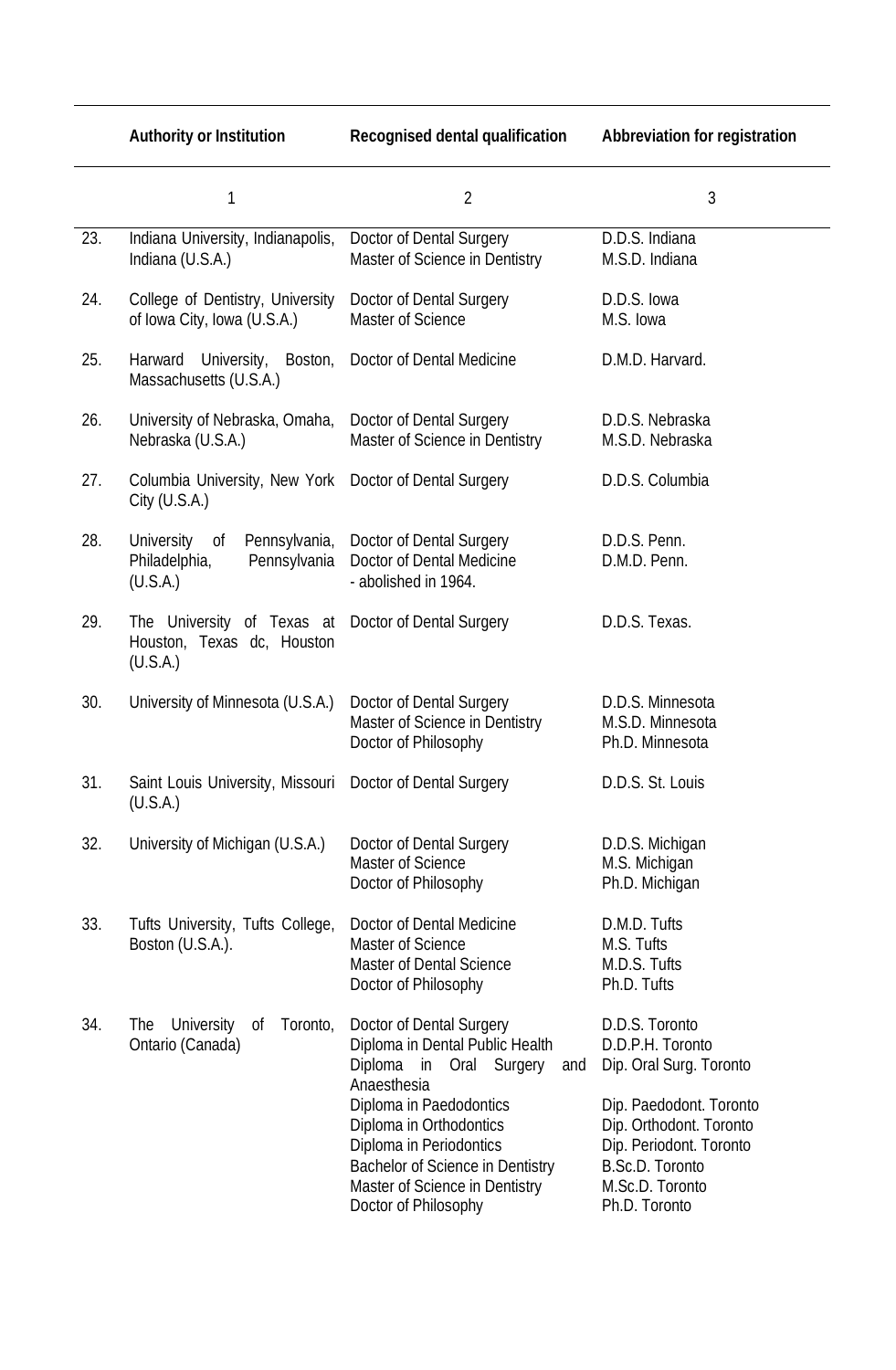|     | <b>Authority or Institution</b>                                                    | <b>Recognised dental qualification</b>                                                                                                                                                                                    | <b>Abbreviation for registration</b> |
|-----|------------------------------------------------------------------------------------|---------------------------------------------------------------------------------------------------------------------------------------------------------------------------------------------------------------------------|--------------------------------------|
|     | 1                                                                                  | $\overline{2}$                                                                                                                                                                                                            | 3                                    |
| 35. | <b>McGill</b><br>University,<br>(Canada)                                           | Montreal Doctor of Dental Surgery                                                                                                                                                                                         | D.D.S. McGill                        |
| 36. | Deulsche<br>Zahnaerztliche<br><b>Universitaets</b><br>Institute, Bonn<br>(Germany) | Diploma                                                                                                                                                                                                                   |                                      |
| 37. | Deulsche<br>Zahnaerztliche<br>Universitaets Institute, Munich<br>(Germany)         | Diploma                                                                                                                                                                                                                   |                                      |
| 38. | Ecole Dentaire de Paris, Paris                                                     | Chirugien Dentiste (Diploma of<br>Dental Surgeon)                                                                                                                                                                         | D.E.D.P. Paris                       |
| 39. | Ecole Dentaire Francaise, Paris                                                    | Diploma of Dental Surgeon                                                                                                                                                                                                 | D.E.D.F. Paris                       |
| 40. | American<br>College,<br>Dental<br>Karachi.                                         | Licentiate in Dental Science<br>if granted on or before the<br>31st December, 1936.                                                                                                                                       | L.D.Sc. Karachi                      |
| 41. | Medicine,<br>Faculty<br>0f<br>The<br>University of Vienna (Austria)                | The qualification of dental specialist<br>granted by the Faculty of Medicine,<br>University of Vienna, after two years'<br>course in dentistry prior to which the<br>M.D. Degree of that University has<br>been obtained. |                                      |
| 42. | University of Berlin (Germany)                                                     | Diploma<br>Doctor<br>Zahnaerzt<br>Medicinae Dentariae                                                                                                                                                                     | Dr. Med. Dent.                       |
| 43. | <b>University</b><br>Freiburg<br>0f<br>(Germany)                                   | Zahnaerzt Diploma                                                                                                                                                                                                         |                                      |
| 44. | <b>University</b><br>Frankfurt<br>0f<br>(Germany)                                  | Doctor Medicinae Dentariae                                                                                                                                                                                                | Dr. Med. Dent.                       |
| 45. | Baltimore College of Dental<br>Surgery, University of Maryland<br>(U.S.A.)         | Doctor of Dental Surgery<br>Master of Science                                                                                                                                                                             | D.D.S. Maryland<br>M.S. Maryland     |
| 46. | <b>University</b><br>0f<br>Rostock<br>(Germany)                                    | Doctor Medicinae Dentariae                                                                                                                                                                                                | Dr. Med. Dent.                       |
| 47. | University of Detroit (U.S.A.)                                                     | Doctor of Dental Surgery                                                                                                                                                                                                  | D.D.S. Detroit                       |
| 48. | University of Rochester (U.S.A.)                                                   | <b>Master of Science</b><br>Doctor of Philosophy                                                                                                                                                                          | M.S. Detroit<br>Ph.D. Rochester      |
| 49. | University of Edinburgh (U.K.)                                                     | <b>Bachelor of Dental Surgery</b>                                                                                                                                                                                         | B.D.S. Edin.                         |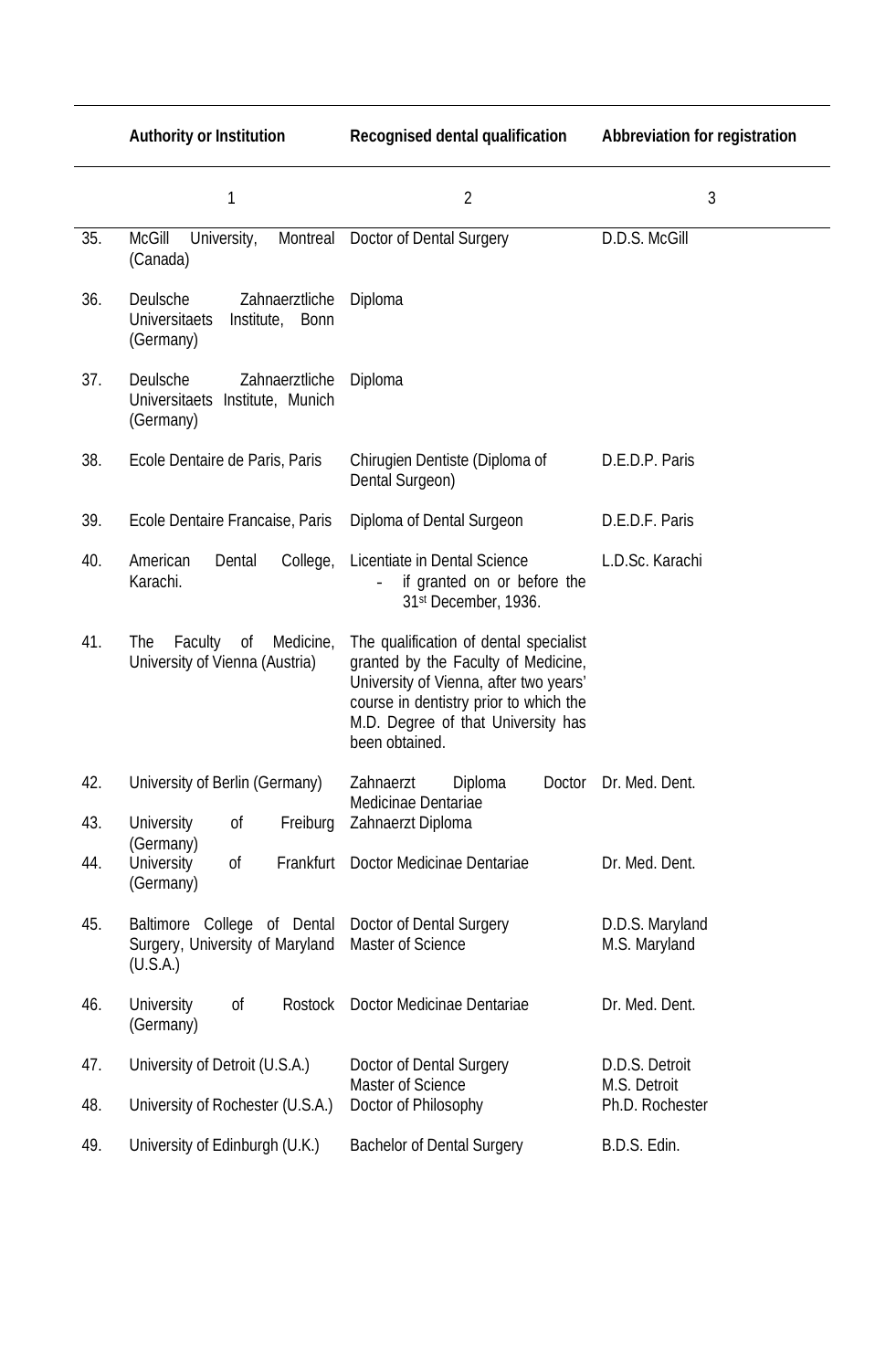|     | <b>Authority or Institution</b>                                             | <b>Recognised dental qualification</b>                                                                                                                                                                                                                                                | <b>Abbreviation for registration</b>                                |
|-----|-----------------------------------------------------------------------------|---------------------------------------------------------------------------------------------------------------------------------------------------------------------------------------------------------------------------------------------------------------------------------------|---------------------------------------------------------------------|
|     | 1                                                                           | $\overline{2}$                                                                                                                                                                                                                                                                        | 3                                                                   |
| 50. | Punjab Dental College / Dental                                              | Licentiate of Dental Science                                                                                                                                                                                                                                                          | L.D.Sc. Lahore                                                      |
|     | and Optical College, Lahore<br>(Now defunct).                               | Diploma<br><b>Bachelor of Dental Science</b><br>Diploma<br>if granted on or before the<br>14 <sup>th</sup> August, 1947.                                                                                                                                                              | B.D.Sc. Lahore                                                      |
| 51. | Tokyo Medical and Dental<br>University, Tokyo (Japan)                       | Dr. of Medical Science<br><b>Operative Dentistry</b>                                                                                                                                                                                                                                  | D.M.Sc. Igakuhakushi                                                |
| 52. | University of New Zealand,<br>Wellington, New Zealand                       | <b>Master of Dental Surgery</b>                                                                                                                                                                                                                                                       | M.D.S. New Zealand                                                  |
| 53. | Ecole de Chirugie Dentaire et<br>Stomatologie<br>de Paris<br>de<br>(France) | Diploma                                                                                                                                                                                                                                                                               | DECD&S, Paris                                                       |
| 54. | University of Sydney, Sydney<br>(Australia)                                 | <b>Bachelor of Dental Surgery</b><br><b>Master of Dental Surgery</b>                                                                                                                                                                                                                  | B.D.S. Sydney<br>M.D.S. Sydney                                      |
|     | University of Sydney                                                        | of Dentistry,<br>Faculty<br>Westnead<br>Dental Clinical<br>Hospital<br>School,<br>Westnead, Australia<br>Master of Dental Science Degree in<br>Removal Prosthodontics equivalent<br>to MDS (Prosthodontics) of Indian<br>Universities, if granted on or after<br>18th December, 1998. | M.D.Sc. Degree in Removal<br>Prosthodontics<br>University of Sydney |
| 55. | Georgetown<br>University,<br>Washington (U.S.A.)                            | Doctor of Dental Surgery<br>Master of Surgery in Pedodontia                                                                                                                                                                                                                           | D.D.S. Georgetown<br>M.S. (Pedo.) Georgetown                        |
| 56. | University of Alabama, Alabama<br>(U.S.A.)                                  | Doctor of Dental Surgery<br>Master of Science in Dentistry                                                                                                                                                                                                                            | D.D.S. Alabama<br>M.S.D. Alabama                                    |
| 57. | University of Otago, Dunedin<br>C.I. (New Zealand)                          | <b>Master of Dental Surgery</b>                                                                                                                                                                                                                                                       | M.D.S. Otago                                                        |
| 58. | Marquette<br>University,<br>Milwaukee, Wisconsin (U.S.A.)                   | Doctor of Dental Surgery<br><b>Master of Science</b>                                                                                                                                                                                                                                  | D.D.S. Marquette<br>M.S. Marquette                                  |
| 59. | New York University, New York<br>$(U.S.A.)$ .                               | Doctor of Dental Surgery<br>Master of Science in Dentistry                                                                                                                                                                                                                            | D.D.S. N.Y.<br>M.S.D. N.Y.                                          |
| 60. | University of California, San<br>Francisco (U.S.A.)                         | Doctor of Dental Surgery<br><b>Master of Science</b>                                                                                                                                                                                                                                  | D.D.S. Calif.<br>M.S. Calif.                                        |
| 61. | University of Missouri at Kansas<br>City, Missouri (U.S.A.)                 | Doctor of Dental Surgery<br>Master of Science                                                                                                                                                                                                                                         | D.D.S. Missouri<br>M.S. Missouri                                    |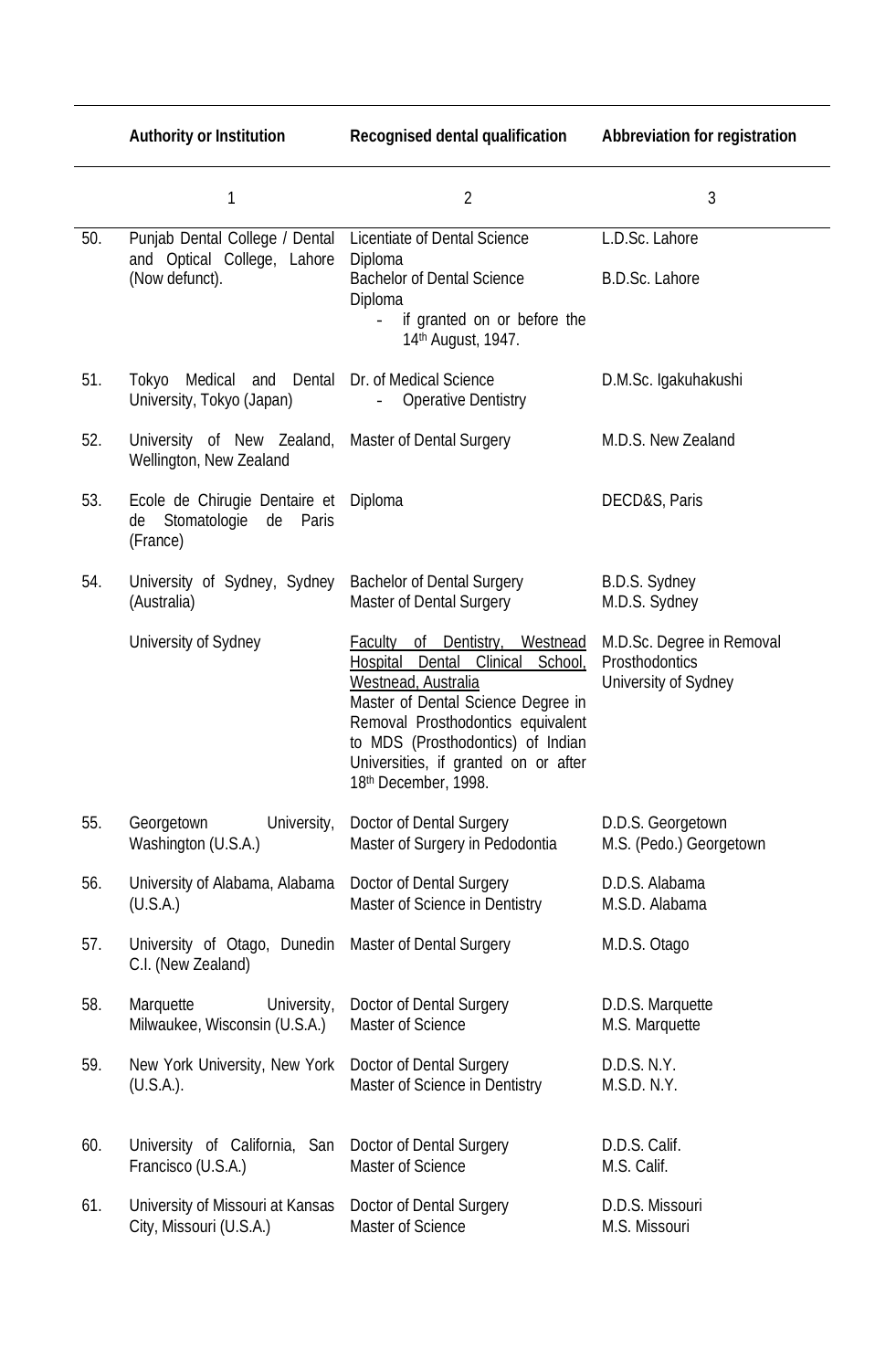|     | <b>Authority or Institution</b>                                                 | <b>Recognised dental qualification</b>                                                                           | <b>Abbreviation for registration</b>    |
|-----|---------------------------------------------------------------------------------|------------------------------------------------------------------------------------------------------------------|-----------------------------------------|
|     | 1                                                                               | $\overline{2}$                                                                                                   | 3                                       |
| 62. | Washington<br>University,<br>St.<br>Louis, Missouri (U.S.A.)                    | Doctor of Dental Surgery<br><b>Master of Science</b>                                                             | D.D.S. Washington<br>M.S. Washington    |
| 63. | University of Malaya, Singapore                                                 | <b>Bachelor of Dental Surgery</b>                                                                                | B.D.S. Malaya                           |
| 64. | <b>University</b><br>of<br>Pittsburg,<br>Pittsburg,<br>Pennsylvania<br>(U.S.A.) | Master of Science in Dentistry M.S.D. (Pedo.) Pittsburg<br>(Pedodontics)                                         |                                         |
| 65. | 0 <sup>f</sup><br>Alabama<br>University<br>in<br>Birmingham (U.S.A.)            | of Science<br>Master<br>Degree<br>in<br>Pathology (Oral Pathology)                                               | M.S.D. (Oral Path.) Birmingham          |
| 66. | Karolinska Institute School of<br>Dentistry, Stockhom, Sweden                   | Doctor of Odontology                                                                                             | Dr. Odont. Karolinska                   |
| 67. | Westphalia Wilhems University,<br>Munstor (Germany)                             | Doctor of Dental Medicine                                                                                        | Dr. Med. Dent., Westphalia<br>Wilherms. |
| 68. | <b>University</b><br>0f<br>Queensland,<br>Australia                             | Master of Dental Science - Oral M.D.Sc. (Oral Bio. Oral Histo.<br>Biology (Oral Histology and Oral<br>Pathology) | And Oral Path.) and Queensland          |
| 69. | University,<br>Boston,<br><b>Boston</b>                                         | Master of Science - Orthodontics                                                                                 | M.Sc.D. Orth. Boston                    |
| 70. | Massachusetts (U.S.A.)<br>Georgetown<br>University,<br>Washington, DC (U.S.A.)  | Master of Science (Orthodontics)                                                                                 | M.S. (Ortho.) Georgetown                |
| 71. | <b>Moscow Medical Stomatological</b><br>Institute, Moscow (U.S.S.R.)            | Diploma in Stomatology                                                                                           | Dip. Stom. Moscow                       |
| 72. | University of Dhaka, Dhaka<br>(Bangladesh)                                      | <b>Bachelor of Dental Surgery</b>                                                                                | B.D.S. Dhaka                            |
| 73. | University of Ibadan Nigaria                                                    | <b>Bachelor of Dental Surgery</b><br>when granted on or after<br>1980.                                           | B.D.S. Ibadan                           |
| 74. | University of North Carolina Hill,<br>U.S.A.                                    | Master of Public Health                                                                                          | MPH (North Carolina)                    |
| 75. | University of Khartoum, Sudan                                                   | <b>Bachelor of Dental Surgery</b><br>(When Granted on or after 15th<br>November, 1982)                           | B.D.S. Khartoum                         |
| 76. | University of Sind,<br>Pakistan                                                 | <b>Bachelor of Dental Surgery</b>                                                                                | Bachelor of Dental Surgery,<br>Sind     |
| 77. | <b>TVER State Academy, Russia</b>                                               | Diploma in Medicine (Stomatology)<br>- when granted upto year 2000<br>A.D.                                       | M.D. (Stomatology), Russia              |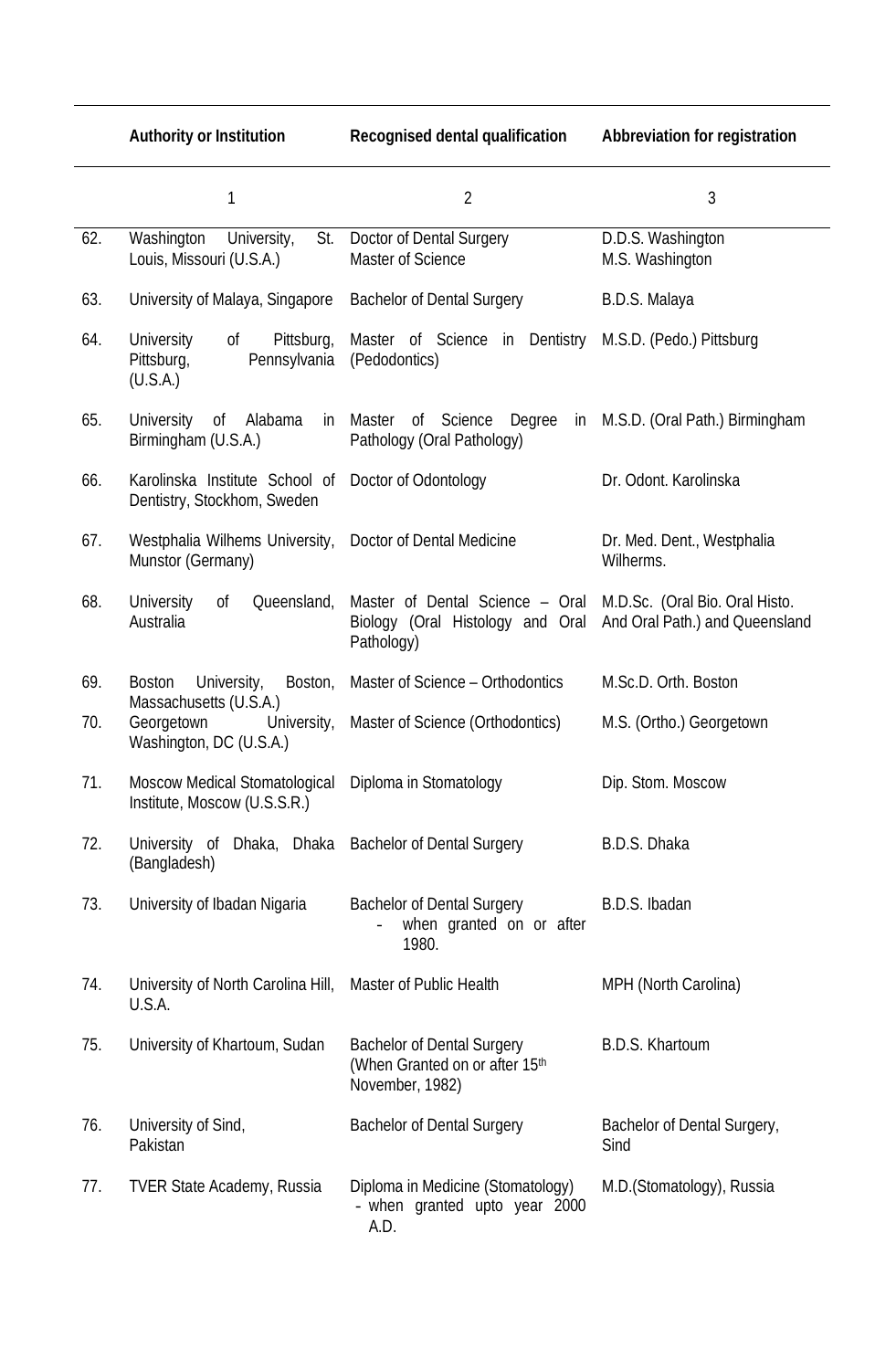|     | <b>Authority or Institution</b>                                          | <b>Recognised dental qualification</b>                                                                                                                                                                                                                     | <b>Abbreviation for registration</b>                                                   |
|-----|--------------------------------------------------------------------------|------------------------------------------------------------------------------------------------------------------------------------------------------------------------------------------------------------------------------------------------------------|----------------------------------------------------------------------------------------|
|     | 1                                                                        | $\overline{2}$                                                                                                                                                                                                                                             | 3                                                                                      |
| 78. | Volgograd<br>Medical Academy,<br>Russia                                  | Diploma in Medicine (Stomatology)<br>- when granted upto year 2000<br>A.D.                                                                                                                                                                                 | M.D.(Stomatology), Russia                                                              |
| 79. | University of Vienna                                                     | One year P.G Diploma in Dental<br>Surgery.<br>when granted on or after 1993.                                                                                                                                                                               | P.G. Diploma (Oral Surgery),<br>Vienna                                                 |
| 80. | <b>Smolensk</b><br><b>State</b><br>Medical<br>Academy, Russia.           | Five years Diploma in Medicine<br>(Stomatology)<br>when granted on or after 26-6-<br>1997.                                                                                                                                                                 | Diploma<br>Medicine<br>in<br>(Stomatology), Smolensk State<br>Medical Academy, Russia. |
| 81. | University of Wales,<br>Cardiff,<br>United Kingdom.                      | <b>Master of Science Degree</b><br>(Oral Pathology)<br>equivalent to P.G. Diploma Course<br>only.                                                                                                                                                          | M.Sc.(Oral Pathology)<br>University of Wales,<br>Cardiff,<br>United Kingdom.           |
| 82. | Semmelweis<br>University,<br>Budapest.                                   | when granted on or after 1.7.89<br>D.M.D. Degree<br>equivalent to BDS Degree of Indian<br>University.<br>if granted on or after 25 <sup>th</sup> June,<br>2002.                                                                                            | D.M.D. Degree<br>Semmelweis University,<br>Budapest.                                   |
| 83. | University of Debrecen,<br>Debrecen.                                     | D.M.D. Degree<br>equivalent to BDS Degree of Indian<br>University.<br>if granted on or after 25 <sup>th</sup> June,<br>2002.                                                                                                                               | D.M.D. Degree<br>University of Debrecen,<br>Debrecen.                                  |
| 84. | University of Western Sydney,<br>Australia                               | Master in Public Health Dentistry as<br>an additional qualification equivalent<br>to P.G. Diploma in Community<br>Dentistry of Indian Universities.<br>When granted on or after<br>December, 1999                                                          | MPH (Dentistry)<br>University of Western Sydney,<br>Australia.                         |
| 85. | St. Louis University,<br>Missouri (USA)                                  | Master of Science in Dentistry M.Sc. Dentistry (Orthodontics)<br>(Research) Orthodontics as an St. Louis University, Missouri<br>additional qualification equivalent to (USA)<br>MDS (Orthodontics) of Indian<br>Universities.<br>When granted on or after |                                                                                        |
| 86. | College School<br>Kings<br>0f<br>Medicine & Dentistry, London<br>(U.K.). | 10-01-1997<br>Master of Science in Dental Public<br>Health as an additional qualification<br>equivalent to P.G. Diploma Course<br>in Community Dentistry of Indian<br>Universities.<br>When granted on or after<br>01-11-1996                              | M.Sc. (DPH)<br>Kings College School of Medicine<br>& Dentistry, London (U.K.).         |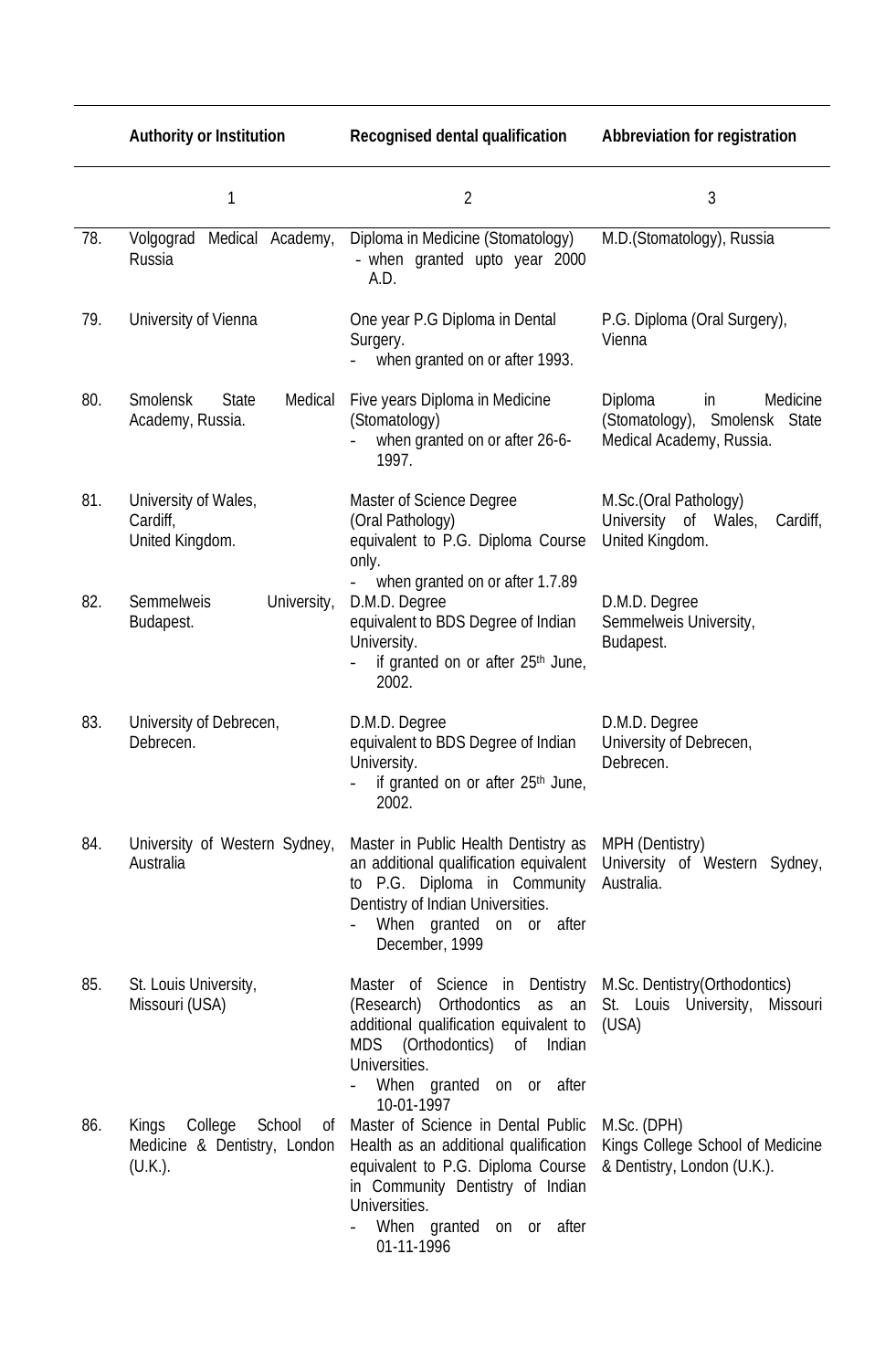|     | <b>Authority or Institution</b>                             | <b>Recognised dental qualification</b>                                                                                                                                                                                                                     | <b>Abbreviation for registration</b>                                                                         |
|-----|-------------------------------------------------------------|------------------------------------------------------------------------------------------------------------------------------------------------------------------------------------------------------------------------------------------------------------|--------------------------------------------------------------------------------------------------------------|
|     | 1                                                           | $\overline{2}$                                                                                                                                                                                                                                             | 3                                                                                                            |
| 87. | University of Hong Kong, Hong<br>Kong.                      | Master of Dental Science (Paediatric<br>Dentistry)<br>additional<br>as<br>an<br>qualification equivalent to MDS<br>(Paediatric<br>Dentistry)<br>of Indian<br>Universities.<br>When granted on or after<br>1.1.2000.                                        | <b>MDS(Paediatric Dentistry)</b><br>University of Hong Kong                                                  |
|     |                                                             | Master of Dental Surgery in Oral & M.D.S. (Oral & Maxillofacial<br>Maxillofacial<br>Surgery<br>as<br>an<br>additional qualification equivalent to<br>MDS (Oral & Maxillofacial Surgery)<br>of Indian University.<br>When granted on or before<br>1.12.1998 | Surgery)<br>University of Hong Kong (Hong<br>Kong)                                                           |
|     |                                                             | Master of Dental<br>Periodontology equivalent to MDS<br>(Periodontics) of Indian Universities.<br>When granted on or before<br>30.11.2000                                                                                                                  | Surgery in M.D.S. (Periodontology)<br>University of Hong Kong (Hong<br>Kong)                                 |
| 88. | Ohio State University, Ohio<br>(USA)                        | Master of Science in Orthodontics as<br>an additional qualification equivalent<br>to MDS (Orthodontics) of Indian<br>Universities.<br>When granted on or after 01-07-<br>1988.                                                                             | M.S. (Orthodontics)<br>Ohio State University, Ohio (USA)                                                     |
| 89. | University of London<br>(U.K.)                              | Master of Science in Community<br>Dentistry<br>additional<br>as<br>an<br>qualification<br>(When granted on or after<br>31.12.2003)                                                                                                                         | M.Sc. (Community Dentistry)<br>University of London (U.K.)                                                   |
| 90. | University of Adelaide, Australia                           | Graduate<br>Diploma<br>in<br>forensic<br>Odontology<br>additional<br>as<br>an<br>qualification<br>PG<br>equivalent<br>to<br>Diploma<br>awarded<br>Indian<br>by<br>Universities.<br>(When granted on or after<br>14.12.2001)                                | Graduate<br>Dip.<br>in<br>forensic<br>Odontology<br>University<br>0f<br>Adelaide, Australia                  |
| 91. | University of Medicine<br>and<br>Dentistry, New Jersey, USA | Orofacial<br>Pain<br>Fellowship<br>The<br>additional<br>programme<br>as<br>an<br>qualification only and not equivalent<br>to MDS or PG Diploma Course<br>awarded by Indian Universities.<br>(if granted<br>before<br>on<br><b>or</b><br>3.1.2007           | Orofacial<br>Pain<br>Fellowship,<br><b>University</b><br>0f<br>Medicine<br>and<br>Dentistry, New Jersey, USA |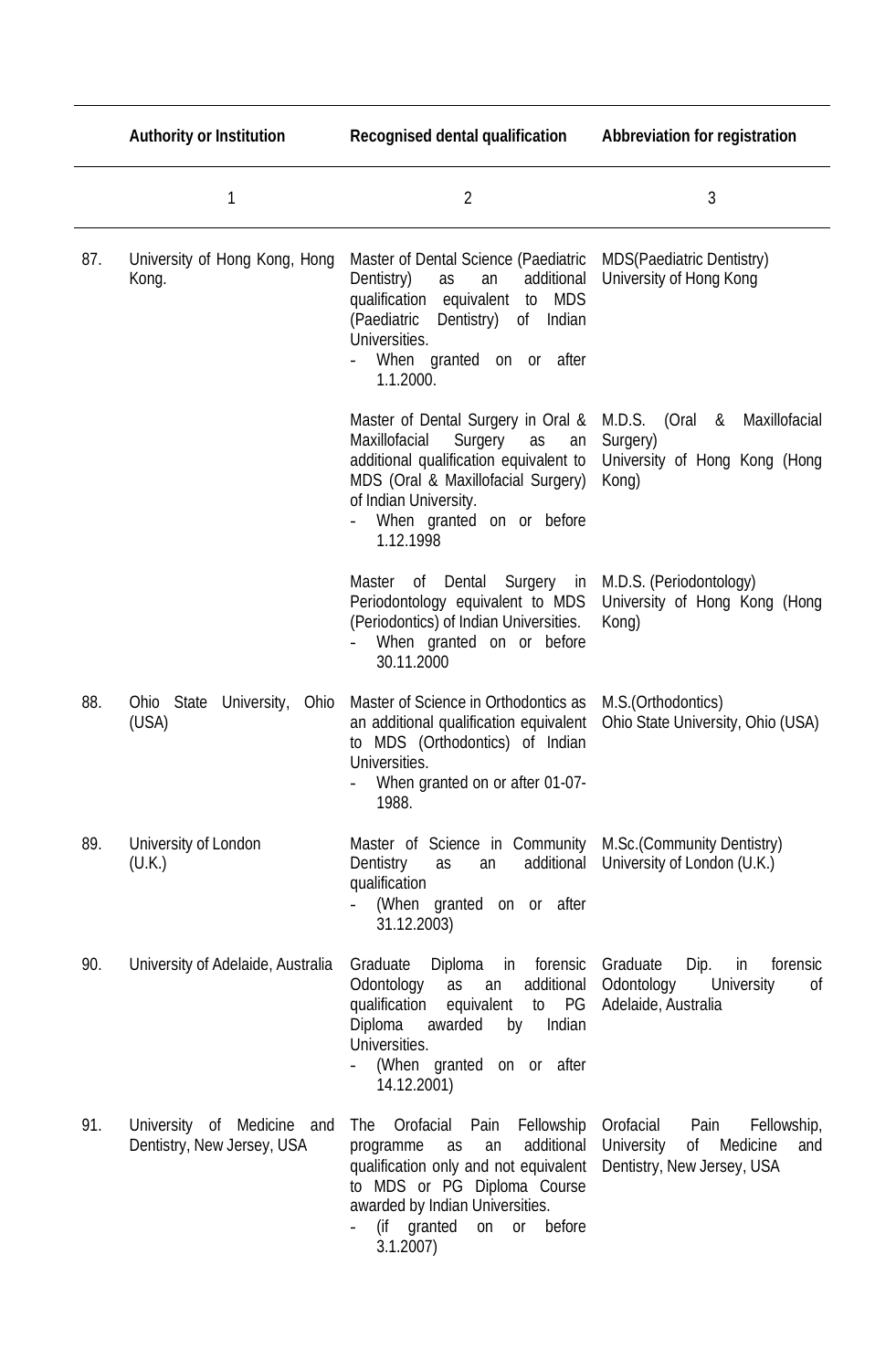|     | <b>Authority or Institution</b>                           | <b>Recognised dental qualification</b>                                                                                                                                                                                                                                                                                                             | <b>Abbreviation for registration</b>                                                       |
|-----|-----------------------------------------------------------|----------------------------------------------------------------------------------------------------------------------------------------------------------------------------------------------------------------------------------------------------------------------------------------------------------------------------------------------------|--------------------------------------------------------------------------------------------|
|     | 1                                                         | $\overline{2}$                                                                                                                                                                                                                                                                                                                                     | 3                                                                                          |
| 92. | University of New York, New<br>York                       | degree<br>Post<br>graduate<br>in<br>Orthodontics equivalent to MDS<br>(Orthodontics) of Indian Universities.<br>(When granted on or after<br>September, 2003).                                                                                                                                                                                     | MDS (Orthodontics), University of<br>New York, New York.                                   |
| 93. | University of Sydney, Australia                           | Dental Science<br>Master of<br>in<br>Community<br>Oral<br>Health<br>&<br>Epidemiology<br>(When granted on or after March<br>$2005$ ).                                                                                                                                                                                                              | MDS (Community Oral Health &<br>Epidemiology), University<br>0f<br>Sydney, Australia       |
| 94. | Ashai University,<br>School<br>of<br>Dentistry, Japan     | Ph.D. degree in Oral & Maxillofacial<br>additional<br>Surgery<br>as<br>an<br>qualification.<br>(If granted from the academic<br>year 1991)                                                                                                                                                                                                         | Ph.D<br>(Oral<br>Surgery)<br>Ashai<br>University, School of Dentistry,<br>Japan            |
| 95. | Glasgow University, U.K.                                  | Master of Public Health Dentistry MPH, Glasgow University, U.K.<br><b>MDS</b><br>equivalent<br>to<br>Degree<br>(Community Dentistry) awarded by<br>Indian Universities.<br>(If granted only before 1990)                                                                                                                                           |                                                                                            |
| 96. | <b>Bhavnagar</b><br>University,<br>Bhavnagar, Gujarat     | As per GOI Direction, this has Please see Part-I<br>been converted in Part-I of the<br><b>Schedule</b>                                                                                                                                                                                                                                             |                                                                                            |
| 97. | Khon Kaen University, Thailand                            | <b>Faculty of Dentistry</b><br>School,<br>Khon<br>Graduate<br>Kaen<br>University.                                                                                                                                                                                                                                                                  | and the M.Sc. in Orthodontics                                                              |
|     |                                                           | "M.Sc. in Orthodontics awarded by<br>Khon Kaen University, Thailand<br>equivalent to MDS Course in<br>Orthodontics, if granted on or after<br>17.5.2006.                                                                                                                                                                                           |                                                                                            |
| 98  | University of British Columbia,<br>Vancouver, B.C. Canada | Doctor of Dental Medicine Degree<br>from University of British Columbia,<br>Vancouver, B.C. Canada as<br>equivalent to BDS degree awarded<br>by the Indian University, if granted<br>on or after May, 1999 to Smt. Rita<br>Sikka, W/o Shri Amit Sikka, R/o W<br>16 Lane, House 4, Ekta Marg,<br>Western Avenue, Sainik Farms, New<br>Delhi-110062. | (Doctor of Dental Medicine),<br>University of British Columbia,<br>Vancouver, B.C. Canada. |